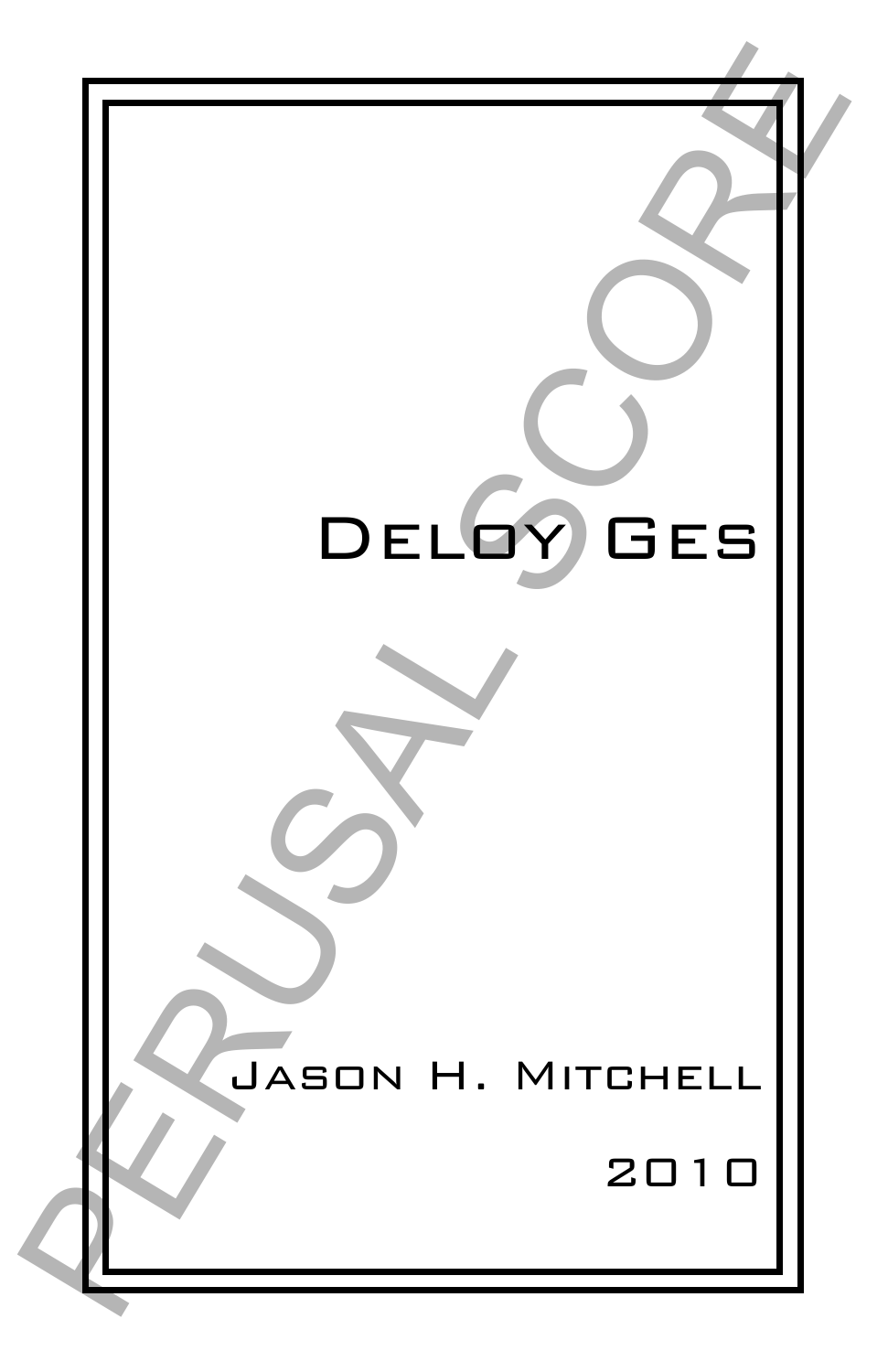

- 2 Flutes
- 2 Oboes
- $2$  CLARINETS IN A  $\{2^{ND}$  doubles on Bass CLARINET}
- 2 Bassoons
- 4 Horns in F
- 2 Trumpets in B-flat
- $2$  Trombones  $\{1$  Tenor & 1 BASS $\}$

# Instrumentation:

TIMPANI  $\{1$  PLAYER $\}$ Percussion {2 players}: Marimba, Xylophone, 5 Tom-Toms, Snare Drum, Bass Drum, Cymbals, & Bass Bow

**STRINGS** 

THIS IS A TRANSPOSED SCORE. THE XYLOPHONE SOUNDS an octave higher.

## Duration:10'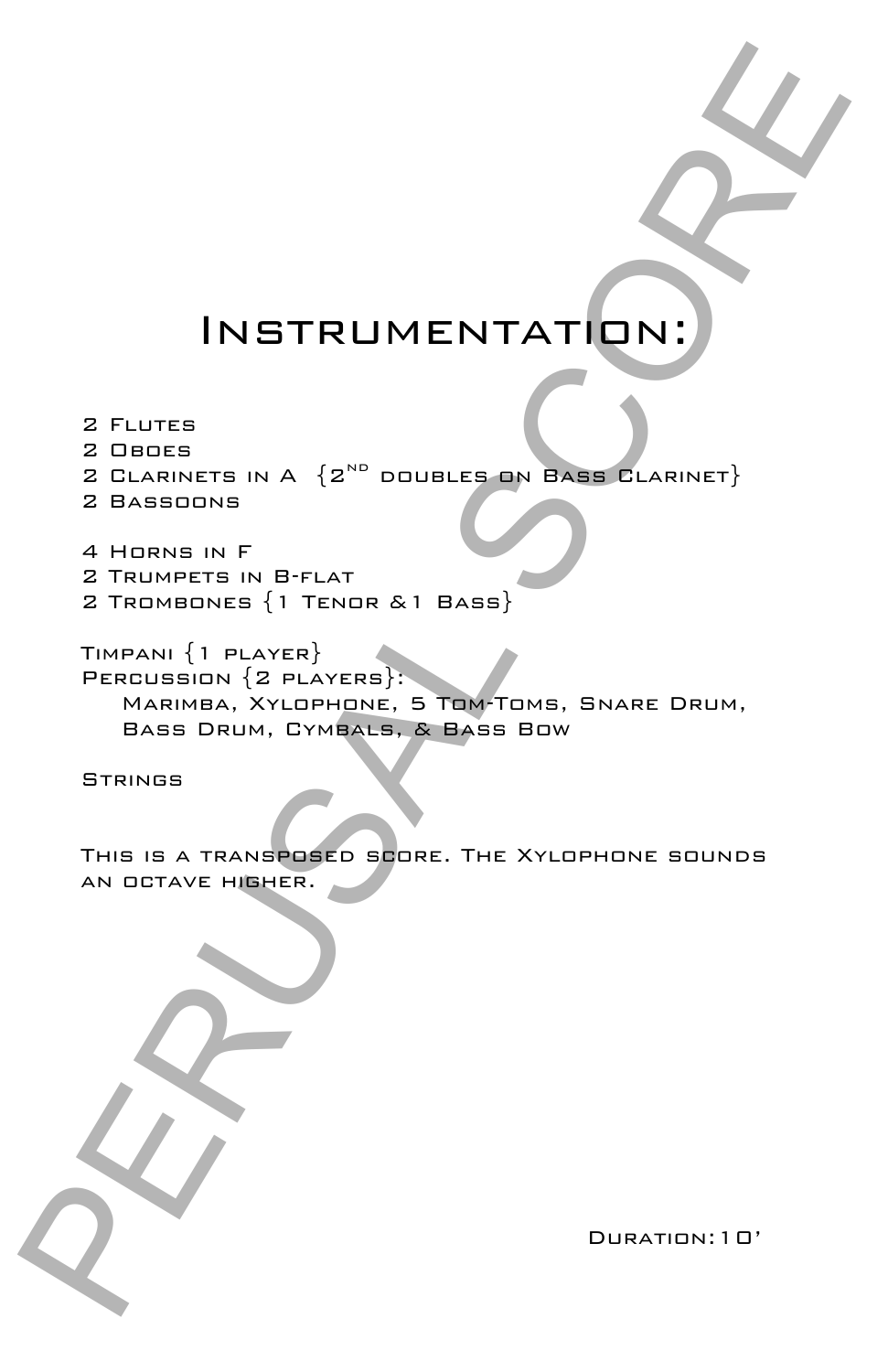

## PROGRAM NOTES:

DELOY GES IS THE NAME OF AN ALASKAN VILLAGE. THIS work was inspired by the story of the creation of the surrounding hills by Yixgitsiy, also known as Raven.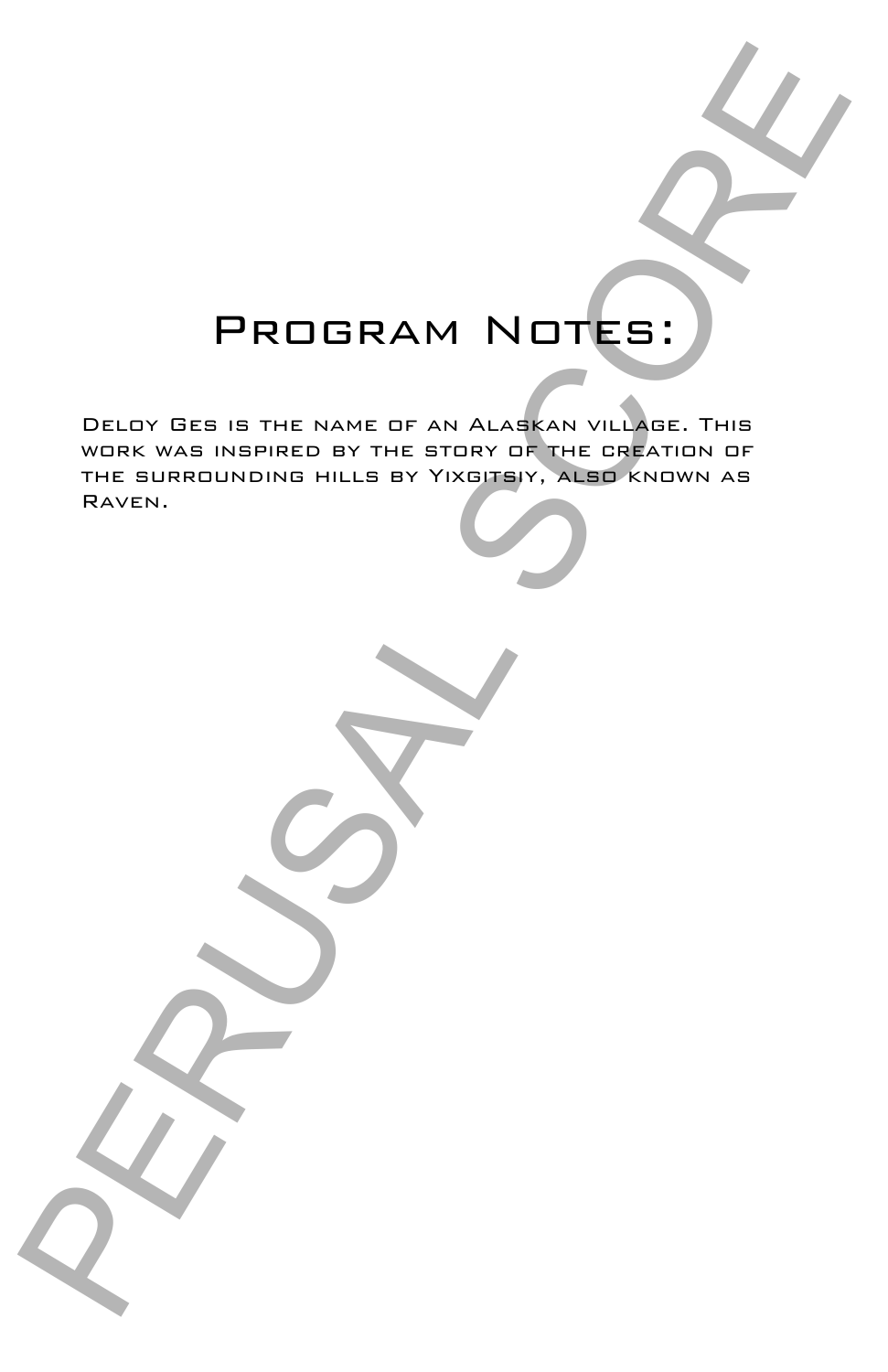© 2010 JHoltMusic

#### **Transposed Score**







## Deloy Ges

"burn mountain"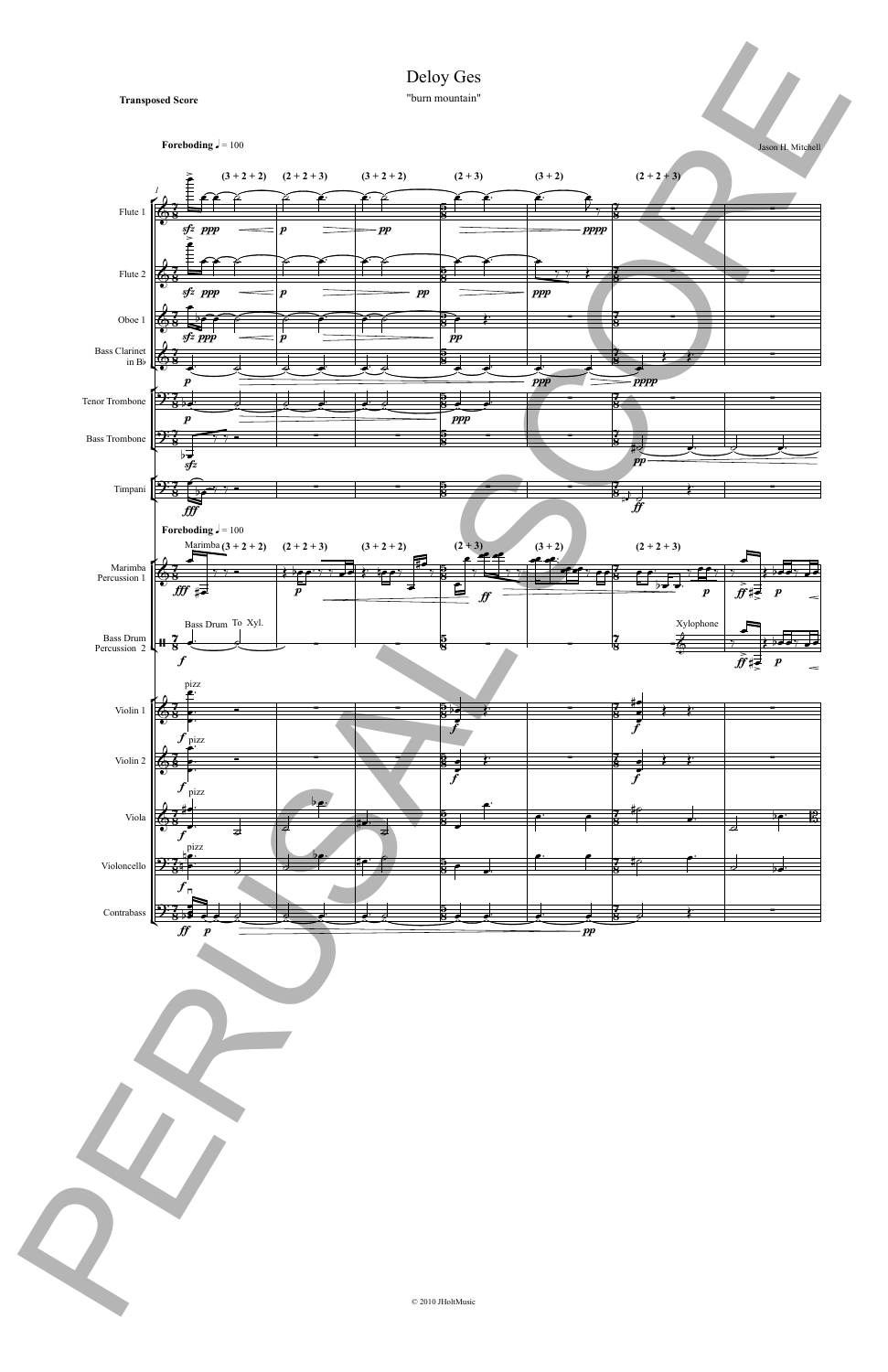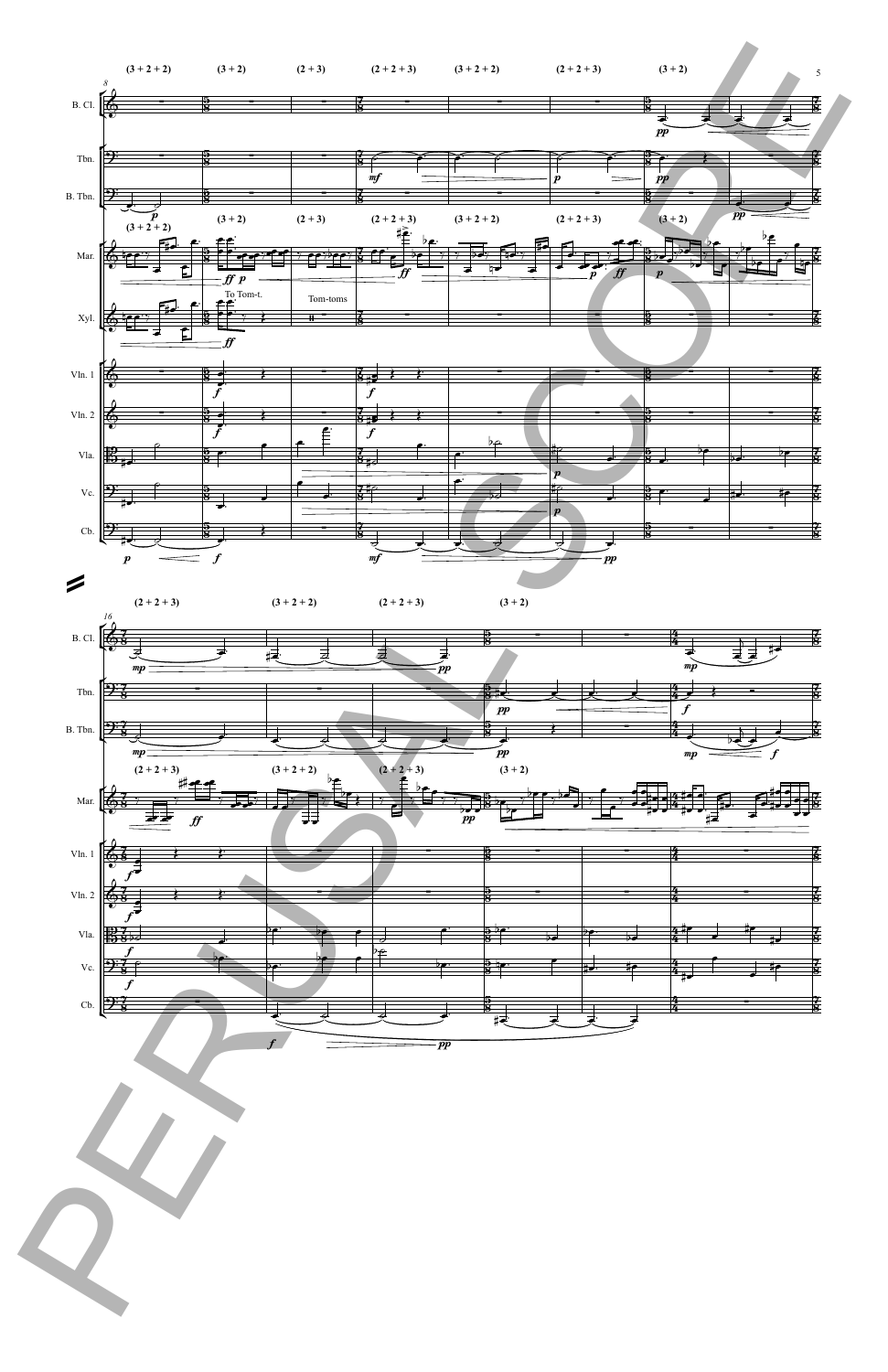